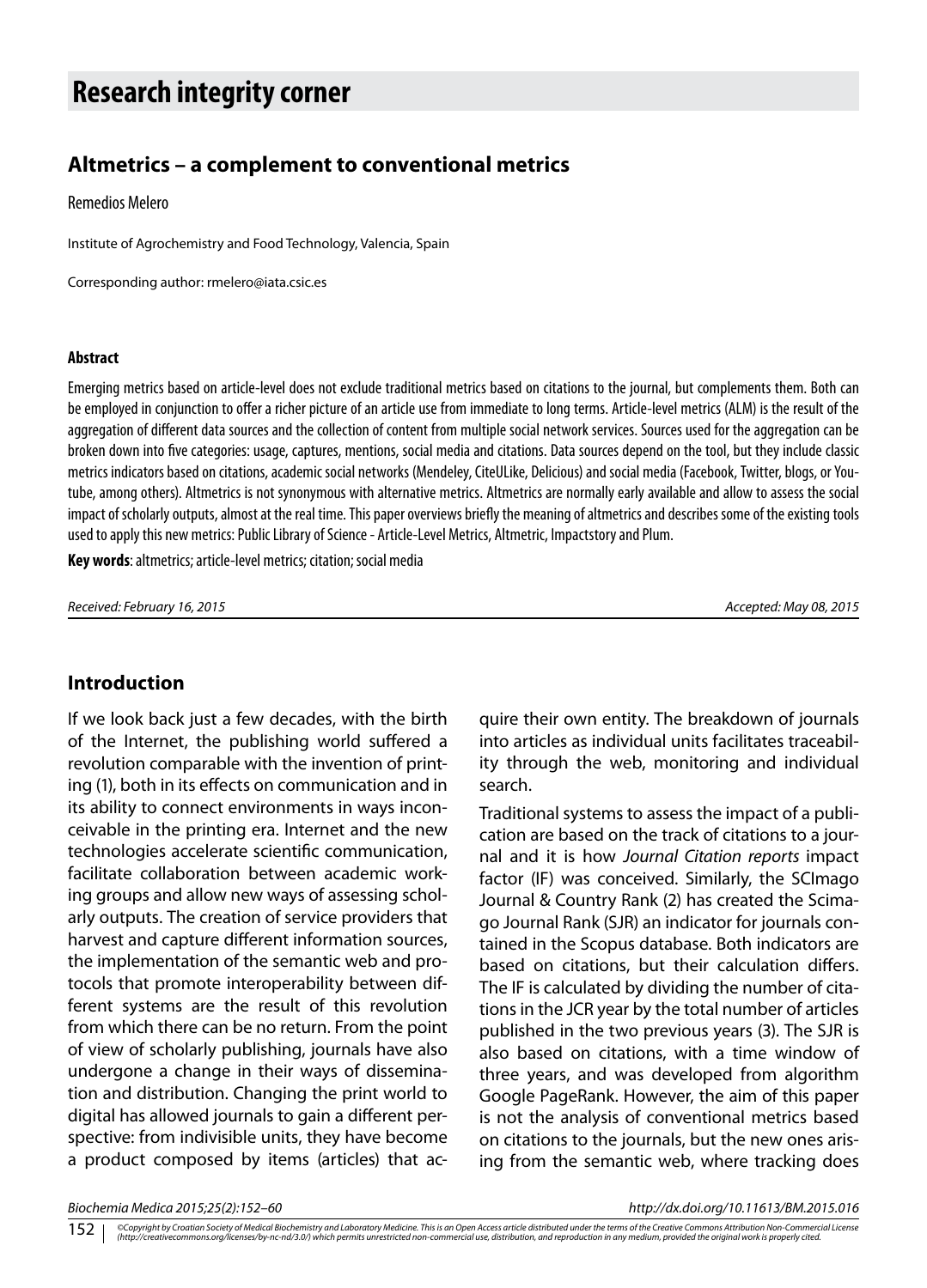not focus on journals, but on articles and their authors. The Thomson Reuters IF has been questioned many times, but it is still used to evaluate researchers' activity. In fact, the abuse of the use of the journal IF as the unique indicator to assess research efficiency was discussed during the Annual Meeting of The American Society for Cell Biology (ASCB) in San Francisco, CA, on December 16, 2012. As a result, a group of editors and publishers of scholarly journals developed a set of recommendations, referred to as the San Francisco Declaration on Research Assessment (DORA) (4). The statement claims not to use the Thomson Reuters journal impact factor to assess research outputs, a general recommendation requests:

"*Do not use journal-based metrics, such as Journal Impact Factors, as a surrogate measure of the quality of individual research articles, to assess an individual scientist's contributions, or in hiring, promotion, or funding decisions*".

Among recommendations for researchers, DORA advises:

"*Use a range of article metrics and indicators on personal/supporting statements, as evidence of the impact of individual published articles and other research outputs*".

DORA Declaration also encourages funding agencies, institutions, publishers, and researchers to adopt practices in research assessment which consider the value of all research outputs not only papers, and recommends also to specify clearly the criteria used to research assessment exercises, and to tenure and promotion decisions. DORA declaration has been signed by more than 500 organizations and more than 12,000 individuals and is still open for new signatories.

In this regard, *Nature* has recently published the Leiden Manifesto for Research Metrics (5)*,* named after the Science and Technology Indicators (STI) Conference in Leiden in 2014, at which it arised.

The statement consists of 10 principles to guide research evaluation. This guide responds to the worries about evaluation of research performance and the abuse of quantitative methods based in a sole indicator. The ten principles are extensively developed in the article, and they are:

- 1. Quantitative evaluation should support qualitative, expert assessment.
- 2. Measure performance against the research missions of the institution, group or researcher.
- 3. Protect excellence in locally relevant research.
- 4. Keep data collection and analytical processes open, transparent and simple.
- 5. Allow those evaluated to verify data and analysis.
- 6. Account for variation by field in publication and citation practices.
- 7. Base assessment of individual researchers on a qualitative judgment of their portfolio.
- 8. Avoid misplaced concreteness and false precision.
- 9. Recognize the systemic effects of assessment and indicators.
- 10.Scrutinize indicators regularly and update them.

The authors of the Manifesto concluded with a reflection about next steps:

*"Abiding by these ten principles, research evaluation can play an important part in the development of science and its interactions with society. Research metrics can provide crucial information that would be difficult to gather or understand by means of individual expertise. But this quantitative information must not be allowed to morph from an instrument into the goal.*

*The best decisions are taken by combining robust statistics with sensitivity to the aim and nature of the research that is evaluated. Both quantitative and qualitative evidence are needed; each is objective in its own way. Decision-making about science must be based on high-quality processes that are informed by the highest quality data."*

The European Commission's public consultation on 'Science 2.0: Science in Transition' (6) also included some issues about the use of new metrics (altmetrics). Consultation closed in September 2014, and the results of the consultation were discussed in several workshops. However, the draft policy brief has still to be validated (7). It seems there was not a consensus regarding the extent to which research evaluations should take new met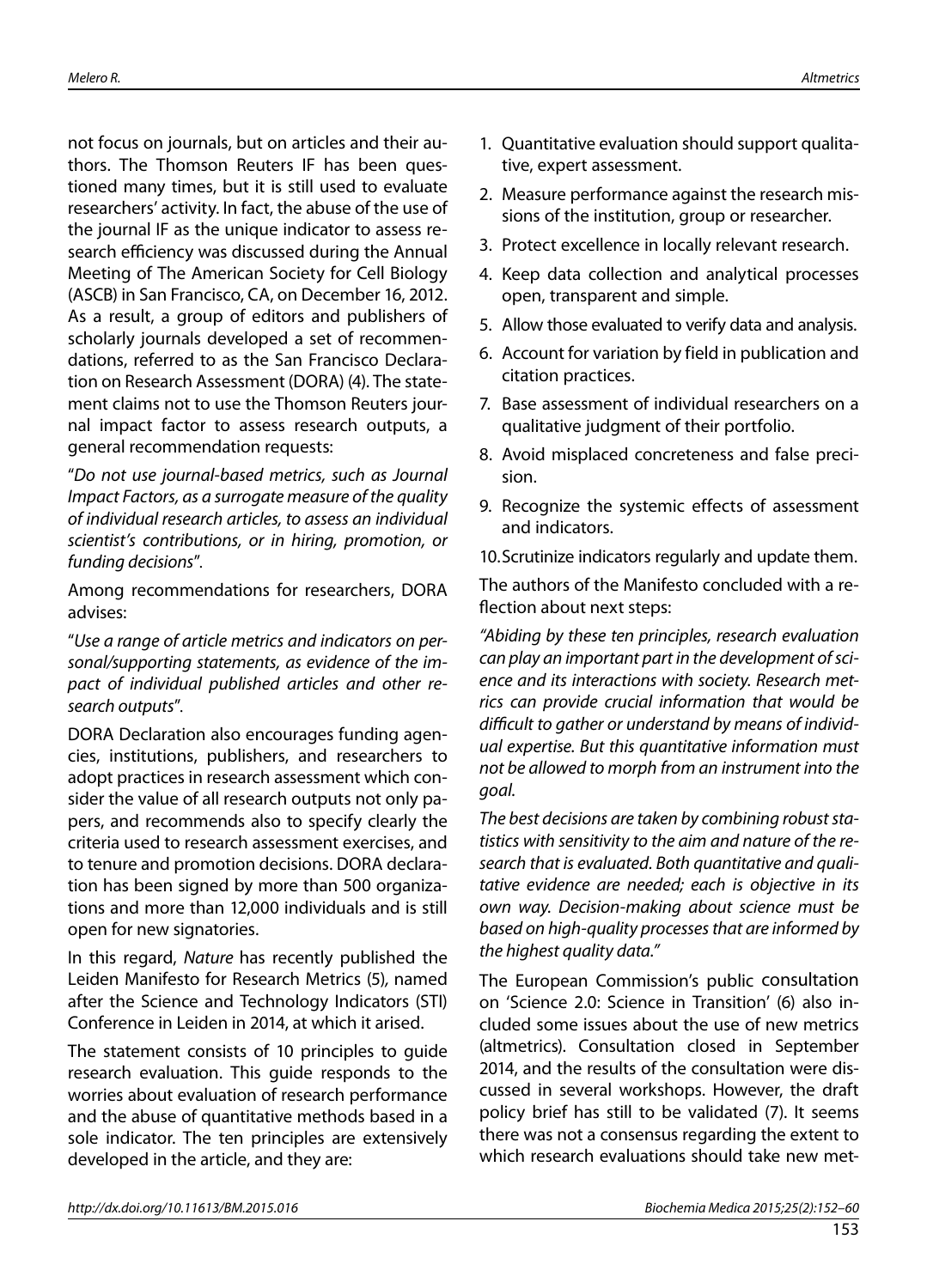rics (such as altmetrics) into account, and that further debate and efforts are needed before introducing altmetrics, to make clear their meaning and how to use them appropriately.

National Information Standards Organization (NISO) Alternative Assessment Metrics (Altmetrics) Initiative is a project funded by the Alfred P Sloan Foundation to undertake a study based on the development and adoption of new assessment metrics (8), which include usage-based metrics, social media references, and network behavioral analysis. The project will finish by a public consultation of the final document elaborated by several working groups that will take into account these topics:

- Development of specific definitions for alternative assessment metrics.
- Definitions for appropriate metrics and calculation methodologies for specific output types.
- Development of strategies to improve data quality through source data providers.
- Promotion and facilitation of use of persistent identifiers in scholarly communications.
- Descriptions of how the main use cases apply to and are valuable to the different stakeholder groups.

As seen by the former statements and initiatives, there is a true concern about the use of new tools that might contribute to research assessment based on diverse criteria.

# **Article-Level Metrics (ALM)**

In 2010, Priem and his colleagues launched a manifesto that stated the principles of altmetrics (9):

*"No one can read everything. We rely on filters to make sense of the scholarly literature, but the narrow, traditional filters are being swamped. However, the growth of new, online scholarly tools allows us to make new filters; these altmetrics reflect the broad, rapid impact of scholarship in this burgeoning ecosystem. We call for more tools and research based on altmetrics."*

They defined altmetrics as the creation and study of new metrics based on the Social Web for analyzing, and informing scholarship. Altmetrics are not synonymous with alternative metrics. Therefore, emerging metrics based on article-level and do not exclude traditional metrics based on citations to the journal, but complement them. Both can be employed in conjunction to offer a richer picture of an article use from immediate to long terms. Altmetrics normally are early available and allow to assess the social impact of scholarly outputs, almost at real time.

Article-level metrics aggregate a variety of data sources that taken together quantify the impact of an article in terms of social immediacy and visibility (9). Immediacy is important because dissemination of scientific outputs is faster than before and occurs across more channels (blogs, social networks tools, etc.) than in the print age. Socialization or social visibility: interactions, comments, mentions in Twitter, Facebook, LinkedIn could potentially reach a broader audience. ALMs are more granular than traditional models, because ALMs trace the impact of individual articles as standalone entities. They are also more immediate, because they track at real time posts or comments on blogs, Facebook and Twitter, among other social media (Figure 1).



**Figure 1.** How is the measure of impact in terms of traditional metrics and altmetrics (9). Measurements at personal and article-levels increase granularity (disaggregation from journals as entities). Altmetrics provide impact at real time (immediate), while traditional methods need longer times to facilitate im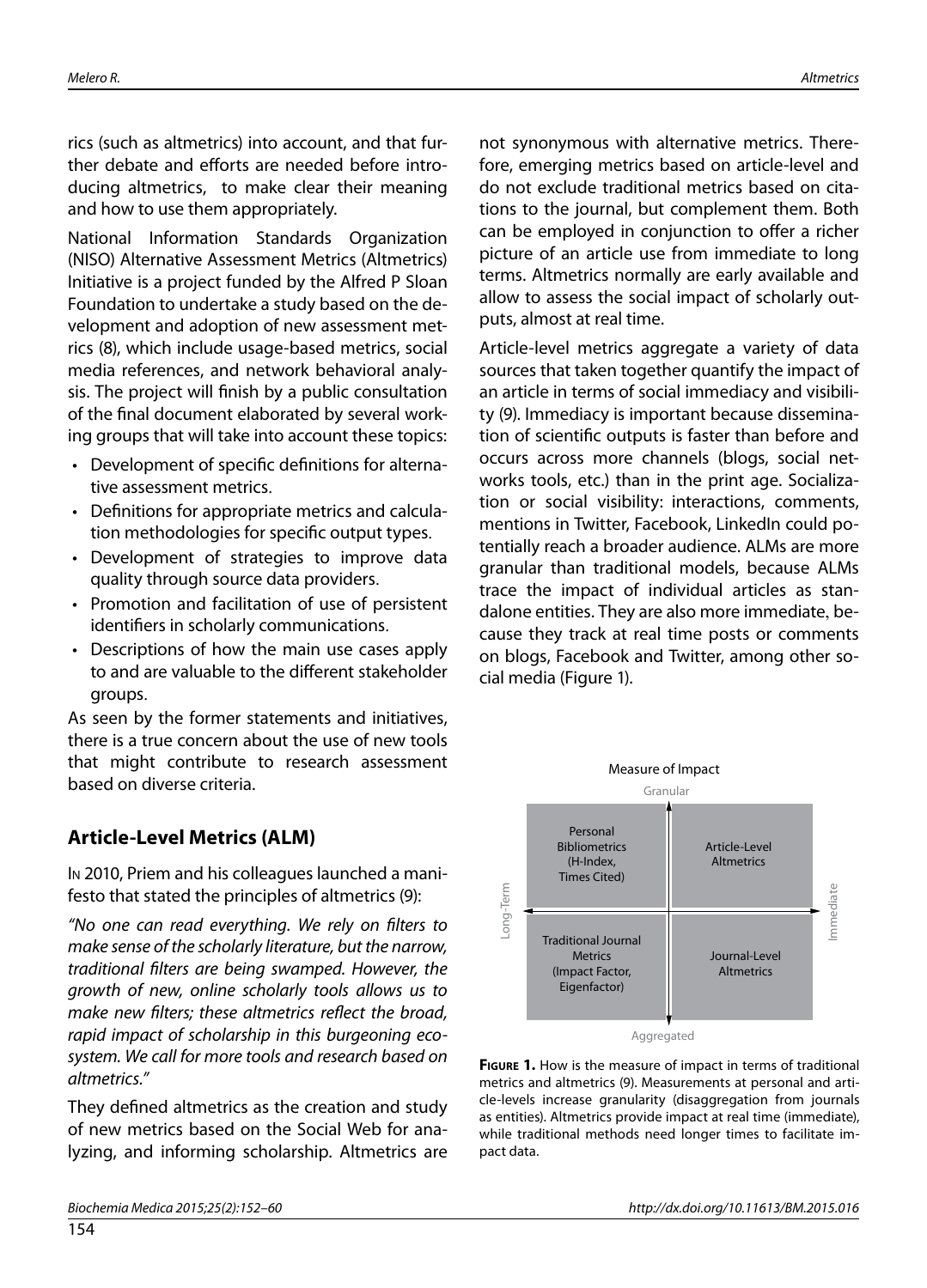Sources used for the aggregation or compilation of data can be broken down into five categories (10,11):

- Usage: views and downloads, from the journal site or from a third party - e.g., PubMed Central;
- • Captures: bookmarks in CiteULike bookmarks, shared within Mendeley or Delicious;
- Mentions: blog posts, Wikipedia articles, comments, reviews;
- • Social media: Tweets, Google+, Facebook likes, shares and ratings;
- • Citations: Web of Science, Scopus, CrossRef, PubMed Central.

This paper aims to give a brief overview of the existing ALM tools, and some examples of academic networks, which offer some statistics that complement traditional impact research analysis. Among those networks, the most popular are Research-Gate.net and Academia.edu: both allow uploading different type scholarly outputs (papers, scientific communications, lectures, etc.). ResearchGate.net is a network dedicated to science and research; it connects, collaborates and discovers scientific publications, jobs and conferences all for free (www.ResearchGate.net). Academia.edu is a platform for academics to share research papers with the aim to accelerate research worldwide (*https:// www.academia.edu/*). Academics and researchers use Academia.edu not only to share their research, but also to follow up the impact of their research, and track the research of academics they follow through statistics provided by the service, also for free. The only restriction is copyrighted works if authors are not allowed uploading there. Both platforms share common aims and the difference between them are some services they provide. Academia.edu facilitates analytics of uploaded documents in terms of views and downloads, but Researchgate.net has a tool to get answers to your research questions and share your expertise.

# **Article-Level Metrics tools**

Table 1 presents a summary of the sources used for the aggregation of information data for the altmetrics tools describe bellow.

# **Public Library of Science – Article-Level Metrics (PLoS-ALM)**

Public Library of Science – Article-Level Metrics (PLoS-ALM) was launched in 2009 to provide article-level metrics on every article across all PLoS journals with updated data falling into the following categories: viewed, cited, saved, discussed and recommended (*http://www.plosone.org/static/ almInfo/#static-content-wrap*). Every article has its own metrics based on the above categories, and these include citations in such conventional sources as Scopus, Web of Science, PubMed Central and CrossRef. If the article is saved in CiteULike or Mendeley, PLoS-ALM indicates how many times the article has been bookmarked in those portals, and links to the corresponding record with all the services provided by those platforms. PLoS-ALM uses also social networks to view where articles have been discussed specifically in Twitter, Facebook, blogs and the comments received on the publishing platform. All this information is displayed in a record which also includes a visualization of article usage and citations as a function of age, and article usage and Mendeley bookmarks as a function of time. In summary, PLoS-ALM provides cites in recognized citation indexes, but also captures data from social networks and platforms where the article has been referenced and uploaded. Visualization of article usage as a function of time allows seeing where and when and for how long the article has been cited. The application programming interface (API) for ALM is freely and publicly available.

## *Altmetric*

*Altmetric* (*www.altmetric.com*) is supported by Digital Science, a *Macmillan* company focused on technology to aid scientific research. It aggregates information from three main sources: social media like Twitter, Facebook, Google+, Pinterest and blogs; traditional media - both mainstream (The Guardian, New York Times) and science specific (New Scientist, Scientific American); and online reference managers like Mendeley and CiteULike. It calculates a score for an article based on its mention in those sources. This is a quantitative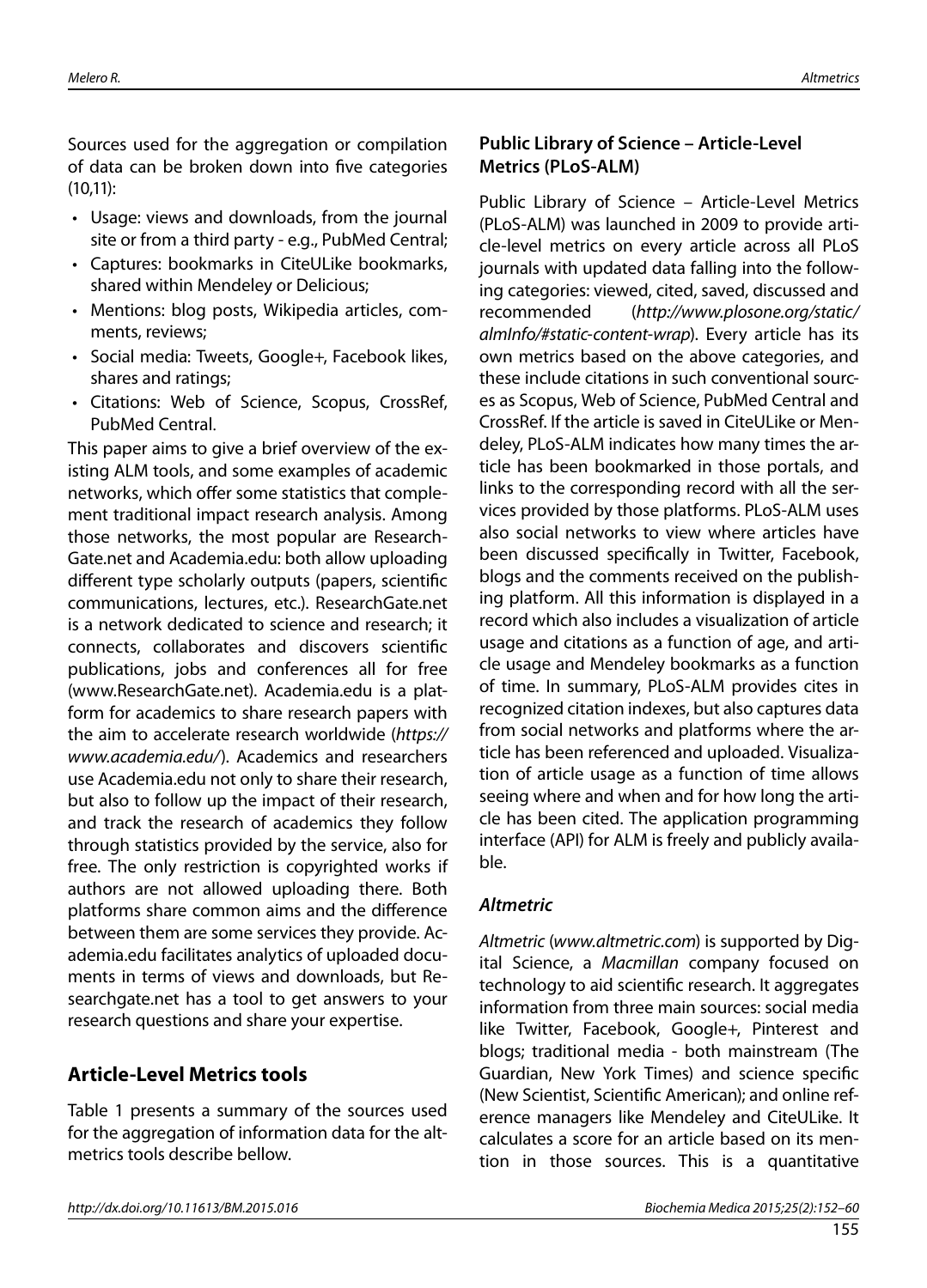**Table 1.** Sources used for the aggregation of information data by the four Article-Level Metrics (ALM) tools described in this article (*ALM-PLoS, Altmetrics, ImpactStory, Plum Analytics*). Sources can be broken down in 5 categories usage, captures, mentions, social media, and citations (10).

| Article-               | Main categories of sources for aggregation of information                                                       |                                                                                                                                                            |                                                                                         |                                                                                                       |                                                                                                                                                                                             |
|------------------------|-----------------------------------------------------------------------------------------------------------------|------------------------------------------------------------------------------------------------------------------------------------------------------------|-----------------------------------------------------------------------------------------|-------------------------------------------------------------------------------------------------------|---------------------------------------------------------------------------------------------------------------------------------------------------------------------------------------------|
| /metrics<br>level tool | Coverage                                                                                                        | <b>Usage</b>                                                                                                                                               | <b>Citations</b>                                                                        | <b>Captures</b>                                                                                       | <b>Social Media</b>                                                                                                                                                                         |
| ALM-PLOS               | Papers from<br><b>PLOS</b>                                                                                      | <b>PLOS and PubMed</b><br>Central                                                                                                                          | PubMed Central.<br>Scopus, ISI Web<br>of Science, and<br>CrossRef                       | CiteULike.<br>Mendeley, Reddit,<br>Google+, Stumble<br>Upon Connotea                                  | Twitter, Facebook, Google<br>Blogs, Researchblogging.<br>org, Nature Blogs                                                                                                                  |
| Altmetric              | Scholarly articles                                                                                              | PubMed, Arxiv or pages<br>containing a DOI                                                                                                                 | Scopus, Web of<br>Science CrossRef                                                      | CiteULike.<br>Mendeley                                                                                | Twitter, Facebook, Blogs,<br>YouTube, Google +,<br>Pinterest, Wikipedia, Weibo<br>users, Redditors                                                                                          |
| <b>ImpactStory</b>     | All the research<br>products (Journal<br>articles, blog<br>posts, datasets,<br>and software)                    | PLOS, PubMed, ArXiv,<br>slideshare, vimeo,<br>youtube, Dryad<br>package views, figshare<br>views, webpages<br>(from Impactstory),<br>ScienceSeeker, ORCID) | Scopus, Web<br>of Knowledge,<br>Highwire, Google<br><b>Scholar Citations.</b><br>Pubmed | CiteULike,<br>Mendeley,<br>CrossRef, Vimeo,<br>Figshare, Github,<br>Slideshare,<br>Youtube, Delicious | Twitter, Facebook, Blogs,<br>Figshare, Wikipedia, Vimeo,<br>Youtube, Slideshare,<br>Delicious, GitHub                                                                                       |
| Plum<br>Analytics      | Journal articles,<br>books, videos,<br>presentations,<br>conference<br>proceedings,<br>datasets, source<br>code | EBSCO, PLOS, bit.ly,<br>Facebook, GitHub,<br>Dryad, Figshare,<br>Slideshare, Institutional<br>Repositories, WorldCat.                                      | CrossRef, PubMed<br>Central, Scopus,<br><b>USPTO</b>                                    | CiteULike,<br>Delicious.<br>Slideshare.<br>YouTube, GitHub,<br>Goodreads,<br>Mendeley, Vimeo          | Facebook, Reddit,<br>Slideshare, Vimeo, YouTube,<br>GitHub, StackExchange,<br>Wikipedia, SourceForge,<br>Research Blogging, Science<br>Seeker, Amazon, Google<br>Plus, Twitter via DataSift |

measure of the quality and quantity of attention that the article calculated by an algorithm (12). The higher the score the more "popular" is the article, since it has been more mentioned and in more sources. Besides the score, *Altmetric* creates a circle with different colors, and each color represents a different source. For instance, blue represents how widely the article has been tweeted. *Altmetric* has a third web application for Scopus, installed by default for Scopus users (13). *Altmetric* has been adopted by publishers like Springer, Nature Publishing Group and BiomedCentral, among others (Figure 2). *Altmetric* also supports repositories; see for example, the institutional repository of Queensland University of Technology (Figure 3). *Altmetric* can also serve to assess the impact of a research project to the corresponding funder (14) providing information about dissemination and discussion among colleagues of the research products derived from the project. In summary, this

tool provides an insight into mentions in non-conventional sources that complements the classical ones based on citations. It has not demonstrated that more citations cause more impact on altmetrics or *vice versa*, partly because this depends on the time of publication, subject, discipline, habits of researchers and users, and the type of access to the article, but manuscripts published in an open access journal or freely available on the web seem to increase altmetrics responses (15). *Altmetric* is for a profit service, and provides a commercial API for customers with the whole application services and a free non-commercial license that allow to retrieve basic altmetrics data about articles.

## *Impactstory*

*Impactstory (https://impactstory.org/*) is a web service supported by the Alfred P Sloan Foundation, the National Science Foundation and Joint Information Systems Committee (JISC). It is a not-for-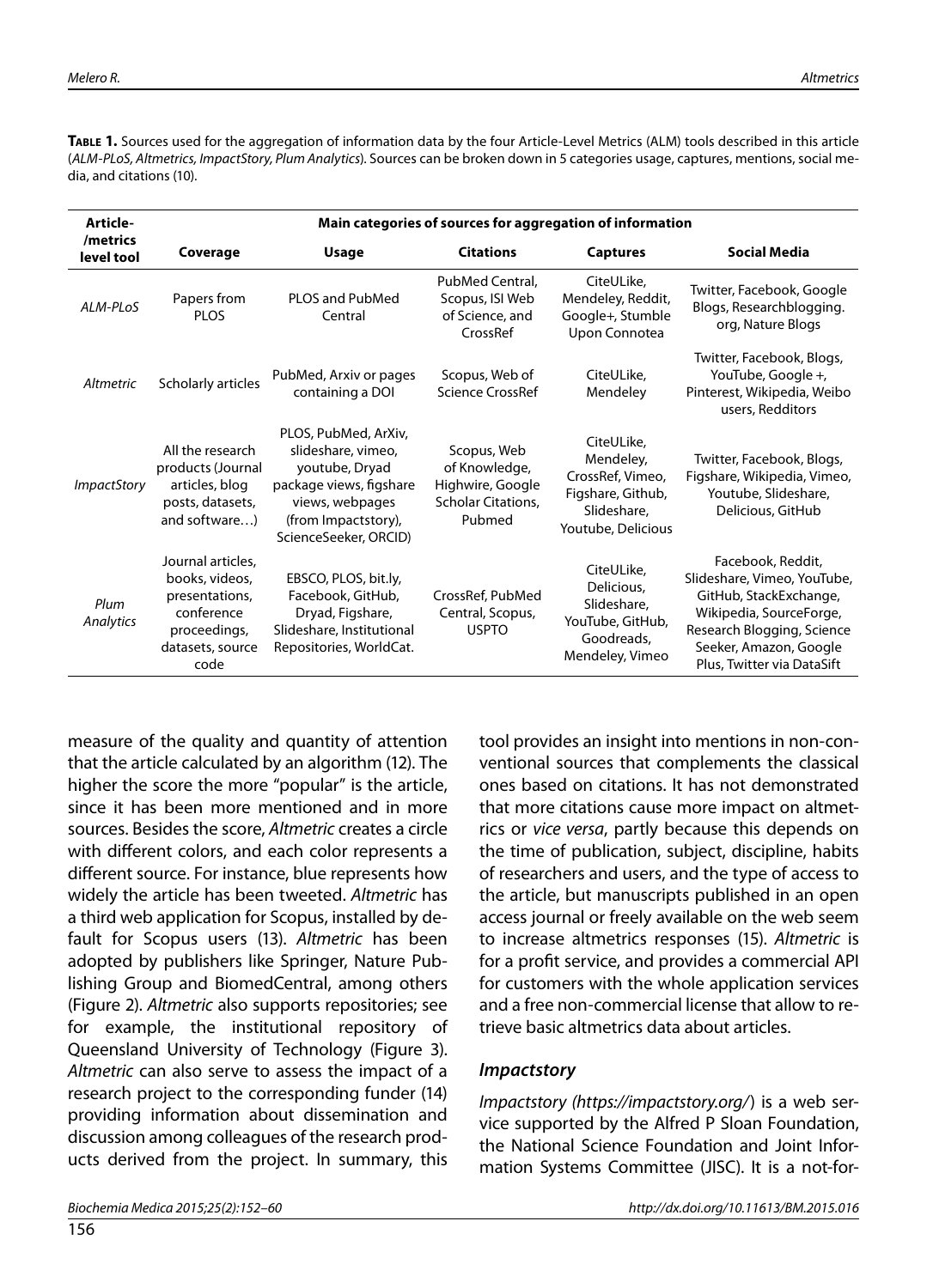

#### **Figure 2.** Screenshot showing two examples of two papers that received a high attention online according *Altmetric* data.

**FIGURE 3.** Screenshot of an item deposit in the institutional repository of Queensland University of Technology, showing a summary of the article statistics, including altmetrics (left bottom corner of the screenshot).

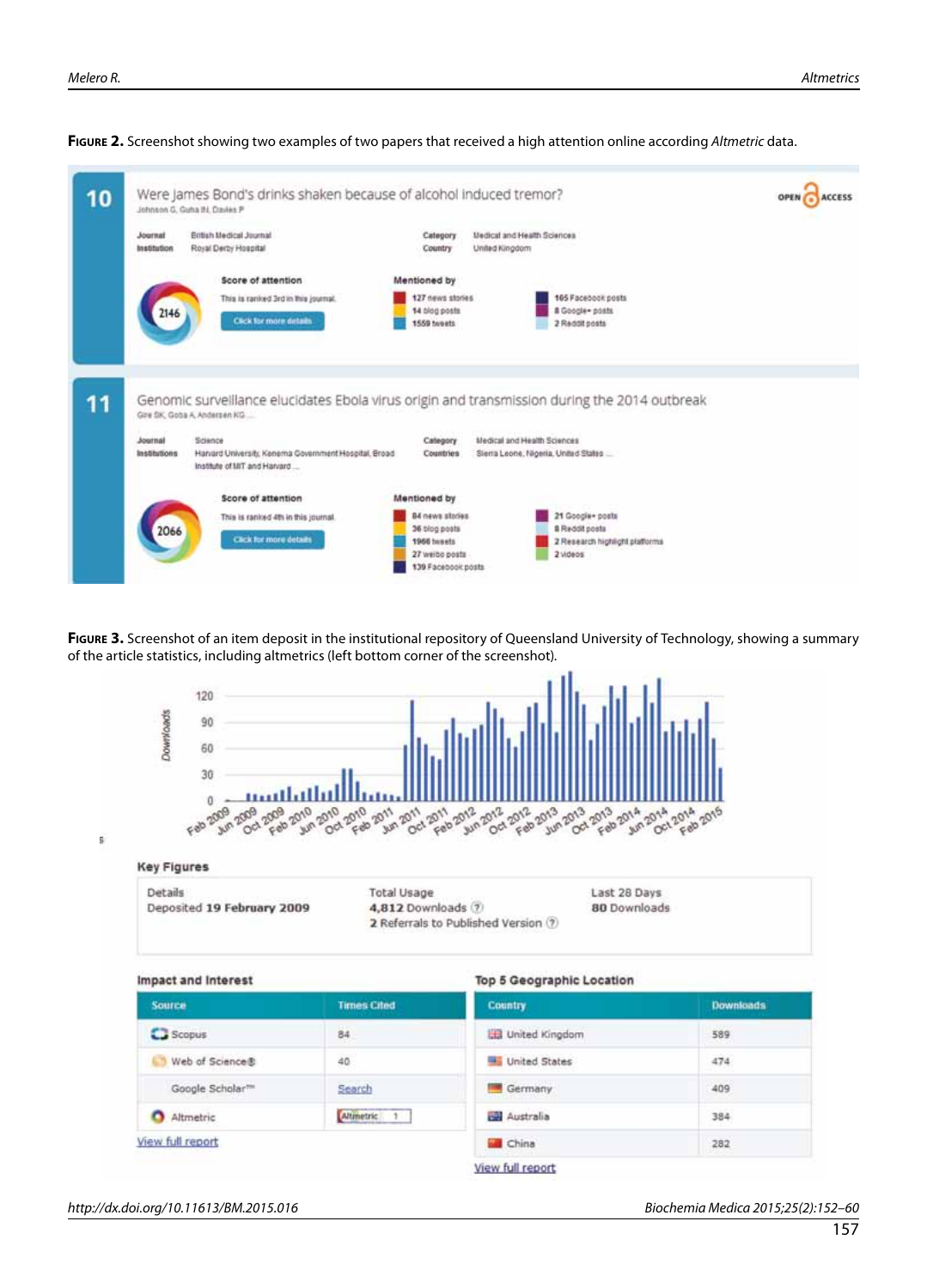

**Figure 4.** Fictional example of an *Impactstory* profile. Users create their CVs by uploading their works (articles, slides presentations, code, datasets, posters and web pages) and *Impactstory* provides various statistics including information about how to reference any item, its DOI, PubMed ID, and allows CVs to be downloaded in comma separated value (.csv) format.

profit service, but last year a new program for users began, which currently charges a fee of \$60 *per* year. Users create their CVs by uploading their works (articles, slides presentations, code, datasets, posters and web pages). For any item, *Impactstory* collects where the article has been cited (from Scopus database), where the work has been viewed and read (from Mendeley), how much it has been discussed (measured by number of tweets and comments on blogs), and the number of *Impactstory* views. In case of software products deposited in GitHub, *Impactstory* provides links to comments and recommendations made in that repository. Figure 4 shows all the features of *Impactstory* profile. Besides the statistics, *Impactstory* provides also information about how to reference any item, its DOI, if any and PubMed ID if any too, and allows CVs to be downloaded in comma separated value (.csv) format.

# *Plum Analytics*

*Plum Analytics* (*http://www.plumanalytics.com*) was founded in 2011 by Andrea Michalek and Mike Buschman, but was acquired by EBSCO Company in January 2014. *Plum Analytics* serves to figure out

more accurate ways of assessing research by analyzing the five categories of metrics: usage, captures, mentions, social media and citations. According to information provided in its portal, metrics are gathered around what *Plum Analytics* calls artifacts, that include: articles, blog posts, book chapters, books, cases, clinical trials, conference papers, datasets, figures, grants, interviews, letters, media, patents, posters, presentations, source code, theses / dissertations, videos and webpages. *Plum Analytics* harvests the data from numerous providers, including blogs, social networks, EBSCO databases, Scopus, Figshare, GitHub, Vimeo, Dryad, among others. The information collected is presented in a variety of ways including data visualizations, dashboards, and widgets. PlumX offers a new way to summarize and visualize not only the influence of researchers, but also groups, and institutions, as for example the case of University of Pittsburgh (16), in this case The University of Pittsburgh has also embedded PlumX widgets in their institutional repository (17).

*Plum print* is the visualization tool, which displays the research impact of a researcher's works in five different categories: usage, capture, mention, so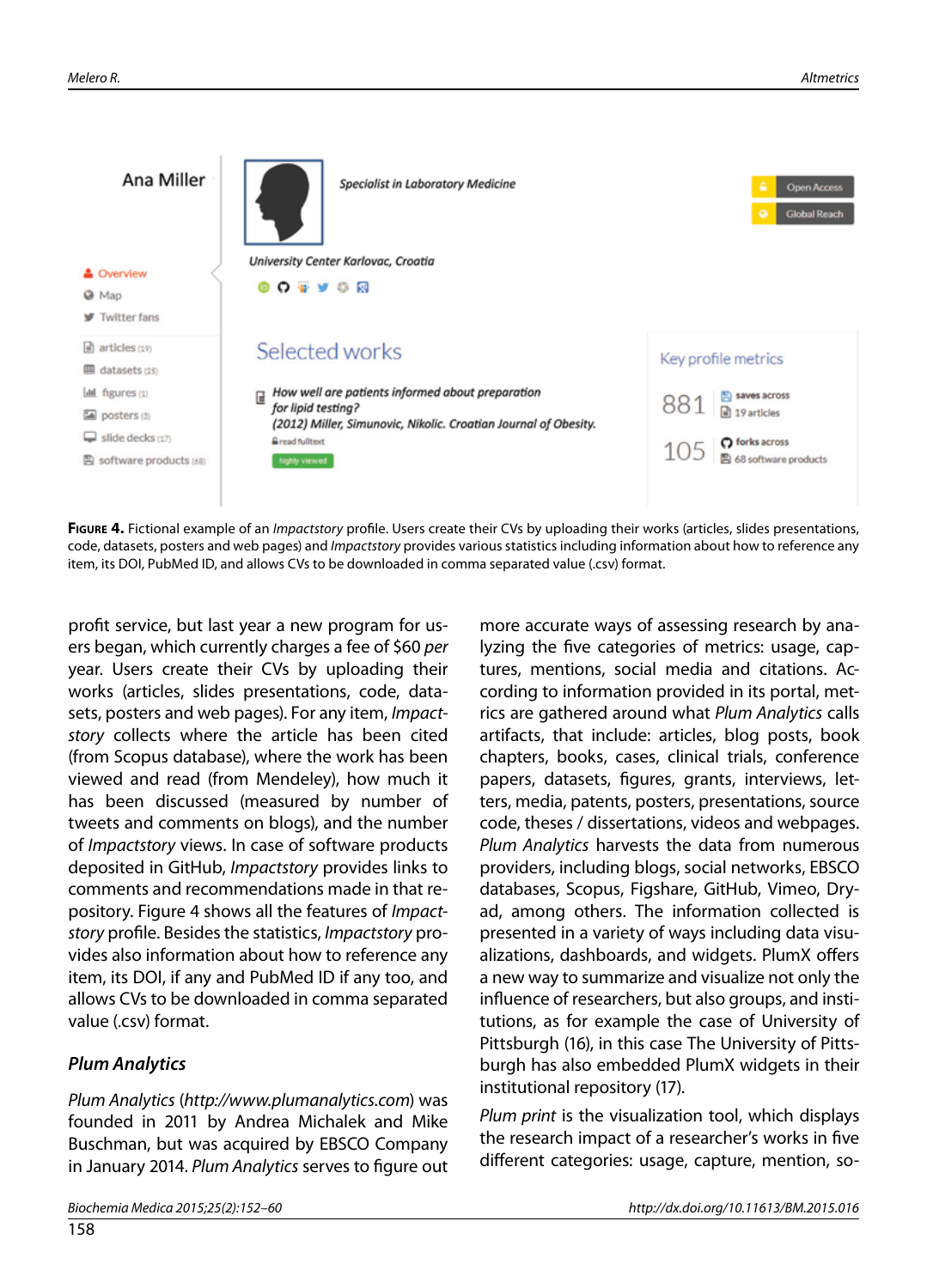cial media and citation. *Plum print* substitutes the previous visualization tool, Sunhurst, in which the relative research impact by type of documents could be seen.

No pricing information has been found in the portal, at least at the time of writing this article.

# **Final remarks**

Altmetrics do not represent, at least currently, an alternative to the traditional methods to measure the impact to research outputs, but they complement them. Altmetrics could offer a very fast view about the social impact of science. They offer wide spectra of the immediate visibility of publications in social networks characterized by a very fast dissemination in the web. However, they have still some obstacles to overcome (18): theoretical (understanding of their meaning), methodological (data sources) and technical issues (issues related to normalization of referred sources). Another limitation of using altmetric data is that there are different behavior patterns comparatively between different disciplines (this also happens in traditional metrics) and the social media different disciplines might adopt (19).

There is no clear evidence that metrics based on social networks correlate with traditional metrics based on citations (20), however some association exists and papers that are highly cited or downloaded and also highly tweeted (18,21).

Almetrics can provide a measure of an article's mention and discussion on web sites. The fact that an article is discussed enthusiastically does not mean the article is of low or high quality, but of interest among readers. Social media can also contribute to swift dissemination from open access outputs, not only because they are open but also because the announcement of publication spreads across a very wide community, and if the work is freely accessible, can be downloaded and potentially citable even sooner. See, for instance, the effect of Twitter (22) on downloads of a paper deposited in a repository (Figure 5).





# **Potential conflict of interest**

None declared.

#### **References**

- *1. Harnad S. Post-Gutenberg Galaxy: The Fourth Revolution in the Means of Production of Knowledge. Public-Access Computer Systems Review 1991;2:39-53.*
- *2. Scimago Journal Rank. Available at: http://www.scimagojr.com/journalrank.php. Accessed April 28, 2015.*
- *3. Journal Impact factor. Available at: http://admin-apps.webofknowledge.com/JCR/help/h\_impfact.htm). Accessed April 28, 2015.*
- *http://dx.doi.org/10.11613/BM.2015.016 Biochemia Medica 2015;25(2):152–60*
- *4. San Francisco Declaration on Research Assessment. Available at: http://am.ascb.org/dora/. Accessed April 28, 2015.*
- *5. Hicks D, Wouters P, Waltman L, Rijcke S, Rafols I. The Leiden Manifesto for research metrics. Nature 2015;520:429-32. http://dx.doi.org/10.1038/520429a.*
- *6. European Commission's public consultation on 'Science 2.0: Science in Transition'. Available at: http://ec.europa.eu/ research/consultations/science-2.0/consultation\_en.htm). Accessed April 28, 2015.*